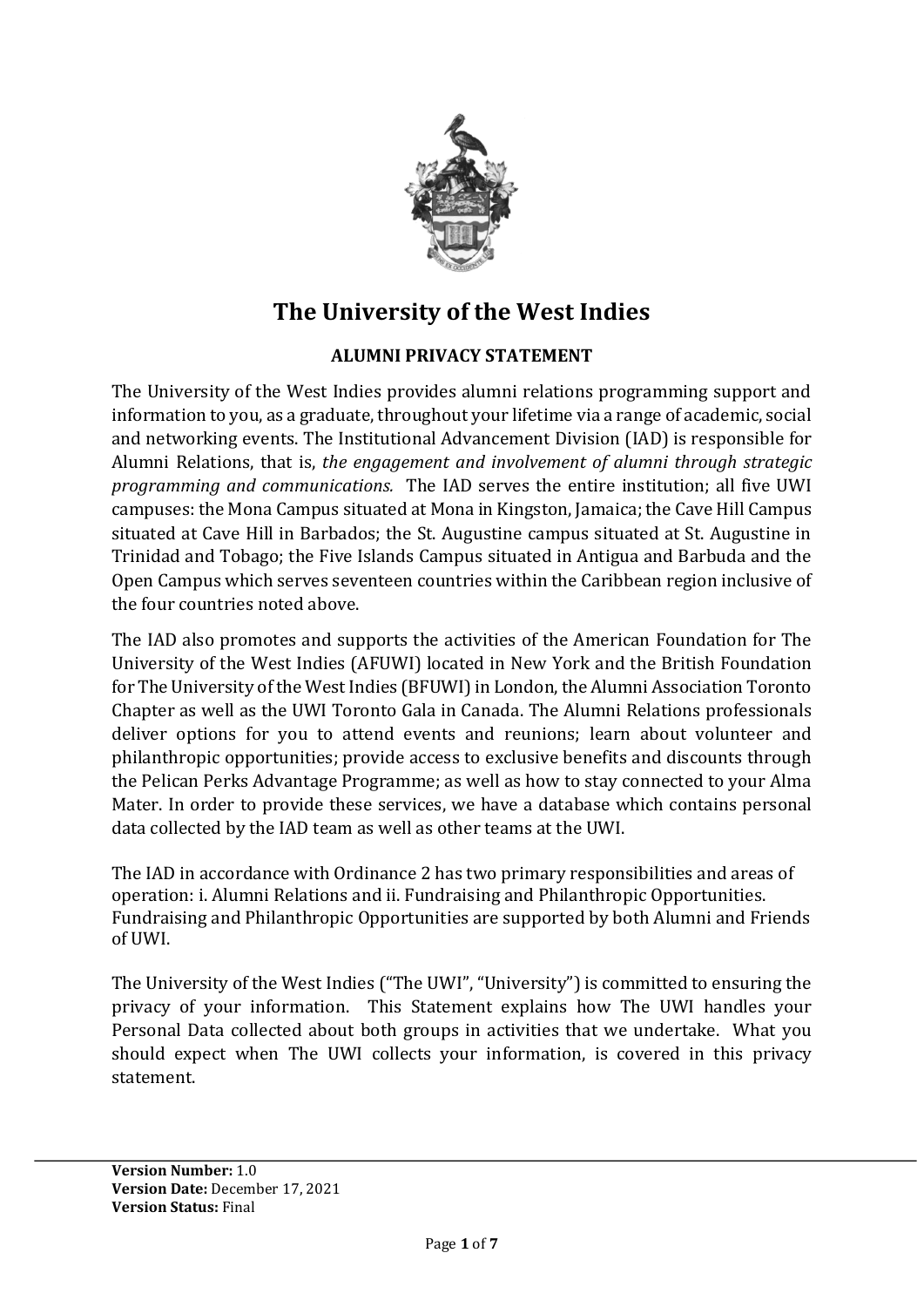1. For the purpose of this Statement:

"**Alumni**" means Former students of The UWI.

"**Alumni Online**" means The University of the West Indies Alumni Online (AO) web and social networking site and related online services provided by Alumni Relations arm of the IAD to encourage communication among alumni for personal and professional networking and university-related activities.

Alumni Online is a service provided free of charge for UWI alumni. All potential users will be verified against our current records during the registration process before being granted full access to the site. The UWI reserves the right to refuse access to anyone who misuses the site in any way. This activity is monitored on a regular basis.

"**Alumni Technology Platforms**" means the use of various internet-based platforms to communicate with alumni.

"**Friends of UWI**" means donors and well-wishers who are not necessarily considered alumni. The IAD is the recipient of donations from non-alumni who are classified as "Friends of UWI".

**"Online Platforms"** are various internet-based platforms services that facilitates interactions between two or more users.

"**Personal Data**" means data relating to a *living* individual or to an individual who has been *deceased for less than thirty years*, who is or can be identified, either from the data or from the data in conjunction with other information, which is in, or is likely to come into the possession of The UWI. It includes information in the form of photographs, audio and video recordings, and text messages.

Some Examples of Personal Data

- a) Information relating to the race, nationality or ethnic origin, religion, age or marital status;
- b) information relating to the education or the medical, criminal or employment history or information relating to the financial transactions in which the individual has been involved or which refers to the individual;
- c) any identifying number, symbol or other particular designed to identify the individual;
- d) the address and telephone contact number;
- e) the name of the individual where it appears with other personal information relating to the individual or where the disclosure of the name itself would reveal information about the individual;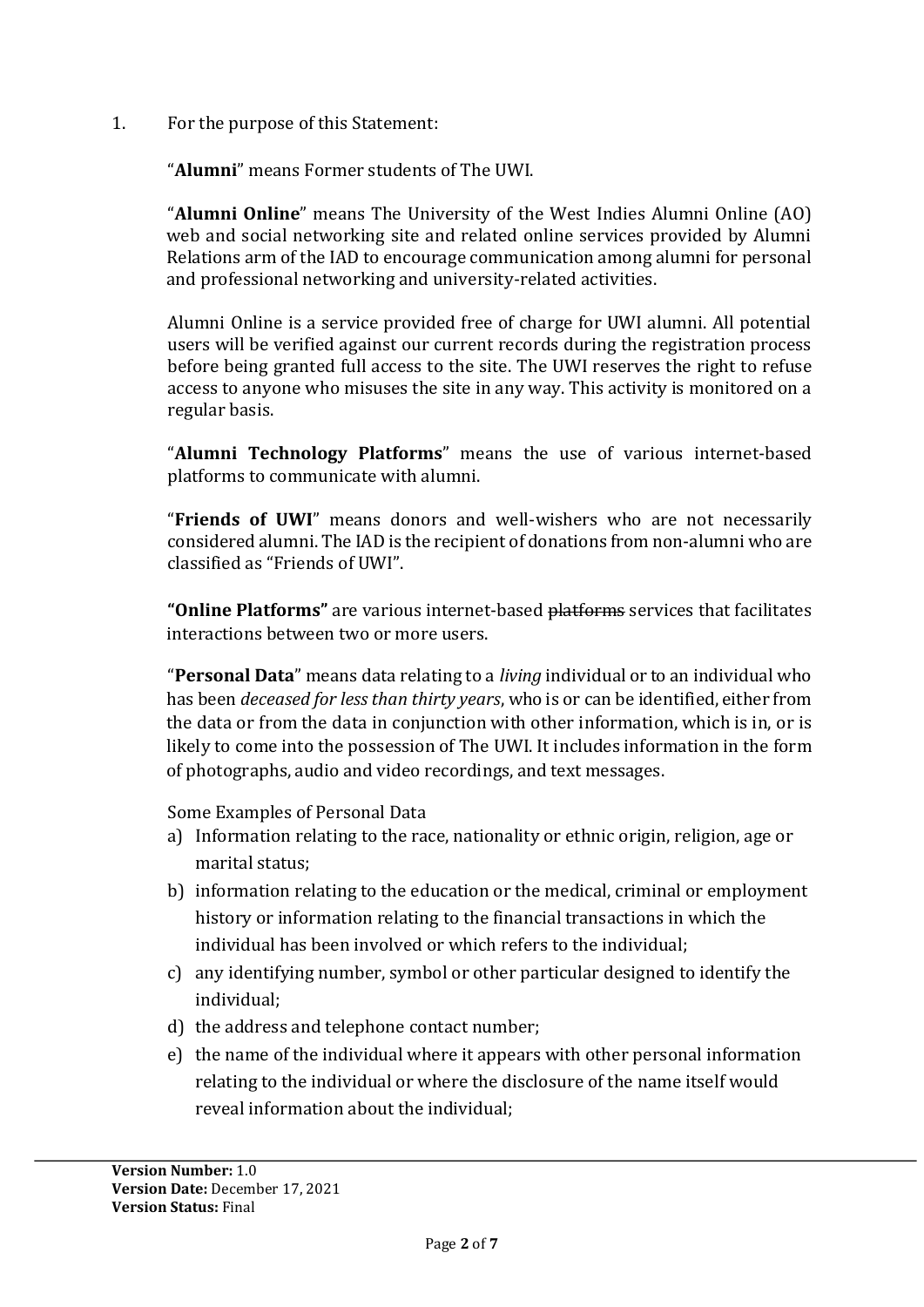- f) correspondence sent to an establishment by the individual that is explicitly or implicitly of a private or confidential nature, and any replies to such correspondence which would reveal the contents of the original correspondence;
- g) the views and opinions of any other person about the individual; or
- h) the fingerprints, deoxyribonucleic acid (DNA), blood type or the biometric characteristics of the individual.

**"Processing"** means doing anything with the Personal Data, such as collecting, recording, organizing, structuring, storing, adapting or altering, retrieving, accessing, consulting, disclosing, disseminating, aligning or combining, restricting, erasing or destroying or using the data in any way.

- 2. This Statement explains how The UWI collects, uses and shares the Personal Data of its alumni and how the Personal Data will be processed in accordance with our [Data Protection Policy.](https://uwi.edu/archives/sites/archives/files/UARMP%20Policy.pdf)
- 3. This Statement contains the practices to be followed by The University of the West Indies pertaining to the collection, use and disclosure of your Personal Data, whether you are a present or former University student.
- 4. The University recognizes the confidential nature of the information in its care and is therefore accountable to you in protecting your Personal Data.

# 5. **How do we collect your Personal Data?**

Upon your graduation from the University, the campus at which you were a student will automatically transfer basic Personal Data from our student record system to the IAD in accordance with The UWI's Data Protection Policy and the Student Privacy Statement. The UWI collects personal details given by you via online forms including application forms and questionnaires which you have already consented to providing. This data includes:

- i. Your name;
- ii. Address;
- iii. Date of Birth;
- iv. Marital Status;
- v. Next of Kin;
- vi. Faculty from which you graduated;
- vii. Hall to which you were assigned;
- viii. Department and Programme of study;
	- ix. Graduation Date.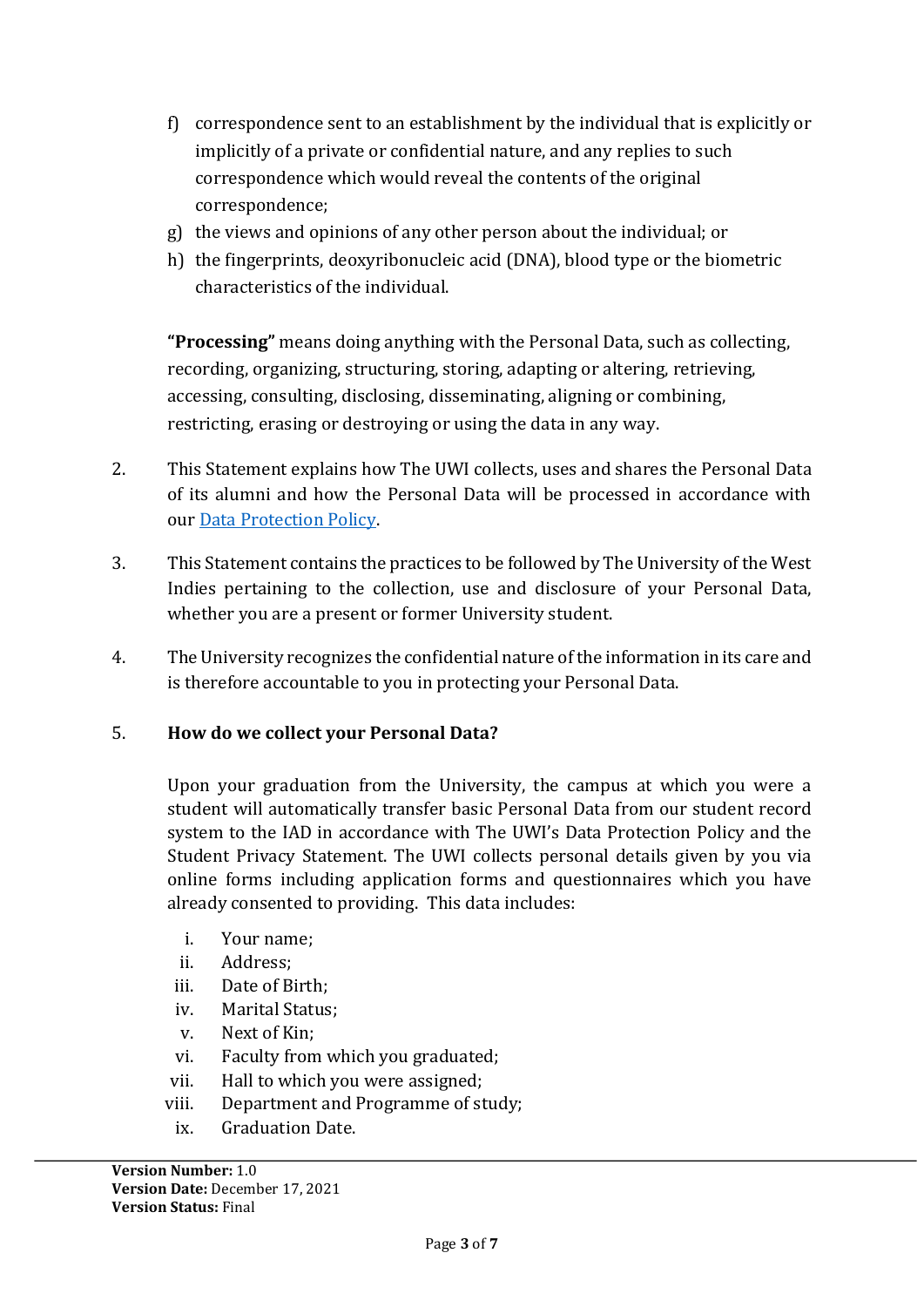- 6. In addition to the information from the campuses, the IAD may obtain information about you from:
	- i. your interaction with other departments, faculties, other units of learning;
	- ii. UWI staff;
	- iii. other sources where information is made legally available to the public;
	- iv. another graduate, (where this information is provided with your permission);
	- v. the public domain or from your relationships to other alumni, donors and friends. We will always check for consent in those instances before using these details.
	- vi. third party sources for example Facebook, LinkedIn. We will always check for consent in those instances before using these details.
- 7. We also collect your Personal Data directly from you, during your visits to our website, through the use of cookies, if you attend our events, or through any other communication you have with the IAD.
- 8. We may obtain other Personal Data:
	- i. when you complete an Alumni Information form which may include your current personal interests and charitable activities.
	- ii. When you enquire about our activities, register for an event, update your details or make a donation to The UWI.
	- iii. Which has been made public or from sources that can satisfy the legal transfer of that information to us and for our use.

# 9. **Optional Data**

The IAD may make contact with you from time to time and may request further information which may include:

- i. academic information including academic department and programme of study, years of study and graduation dates, classification of degree;
- ii. images (including photographs and videos);
- iii. career data;
- iv. financial data, including credit card details and other financial information;
- v. case study data (i.e. data in relation to your alumni experience);
- vi. research and profiling data (including financial, business, philanthropic and demographic information);
- vii. racial or ethnic origin;
- viii. political views;
	- ix. health and disabilities;
	- x. sexual orientation.
- 10. We will only process this optional data where you have given your explicit consent for us to do so; where you have manifestly made the personal data public; or when that processing is legally required.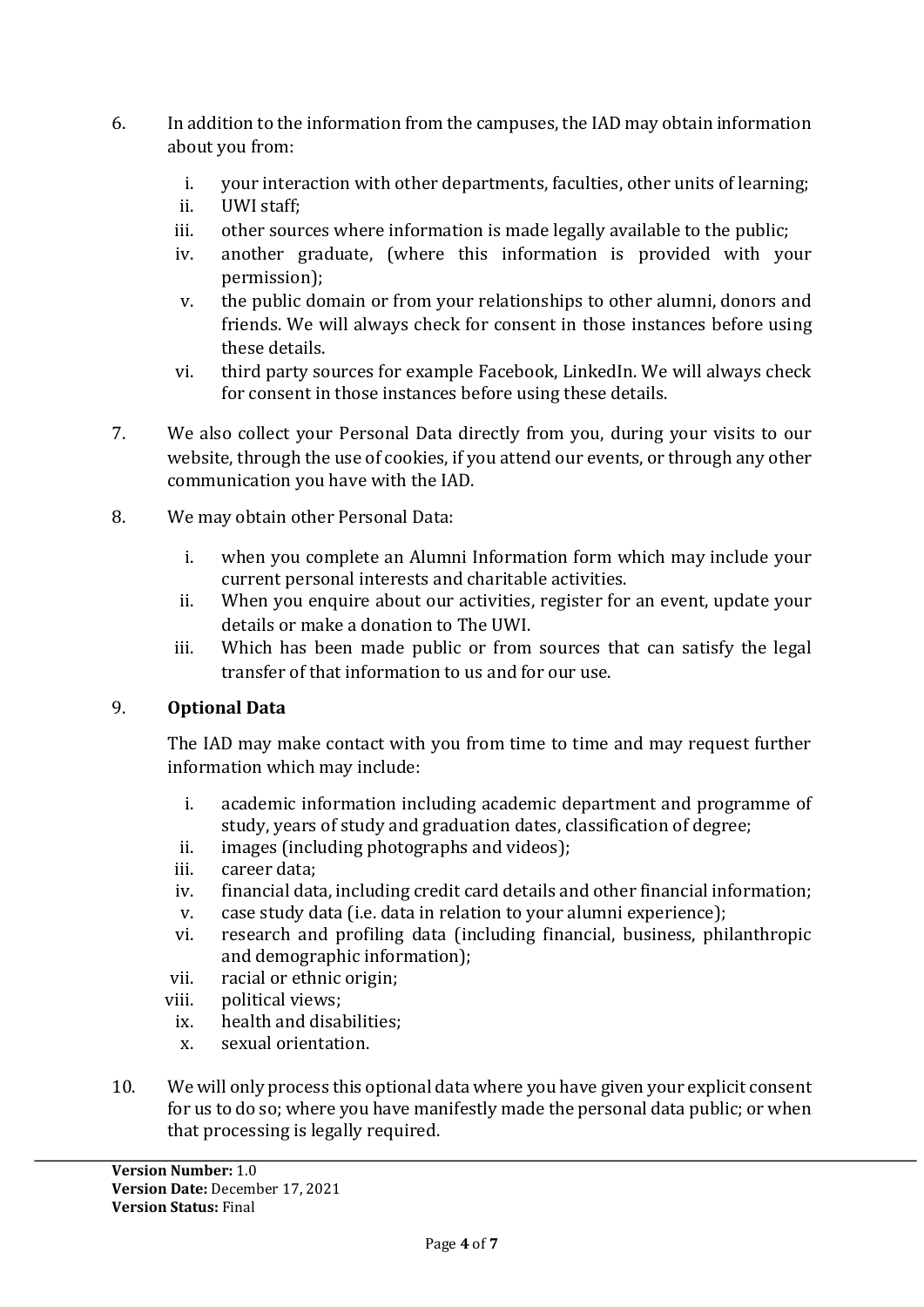# 11. **How we protect your Personal Data**

- i. All of the Personal Data we hold for you will be held securely by the IAD and used strictly in accordance with The UWI Data Protection Policy and for the purposes for which it is collected.
- ii. The IAD will not collect information on your grades, neither do we keep copies of your transcripts.

## 12. **Processing Personal Data Held by IAD**

Occasionally, we may also process Personal Data held by IAD with compliant, confidential third-party companies as part of ongoing maintenance of accurate and up-to-date Alumni personal data. Data related to these processes will sometimes include:

- i. home address;
- ii. email;
- iii. telephone numbers; and
- iv. philanthropic interests.

## 13. **Confidentiality of your Personal Data**

All Personal Data is held securely and treated confidentially and with sensitivity to enable us to further the work of the IAD/UWI and provide world class alumni relations programming and services to you.

## 14. **What information do alumni receive?**

Alumni receive regular news about events, reunions and ways to get involved. This includes career assistance, mentoring programmes and further opportunities in work or study.

#### 15. **What will you have access to?**

You will also have access to our exclusive alumni platform where you can reconnect with others, share memories, volunteer to mentor others and post and search for jobs and internships.

## 16. **Who has access to your Personal Data?**

Only authorised University staff, who have signed confidentiality agreements and understand the importance of privacy, will have access to Personal Data held by the IAD.

Your Personal Data will only be shared externally where you permit or where required by law. The IAD may engage student workers to assist in the office who may have access to your Personal Data. These students will be subject to confidentiality requirements.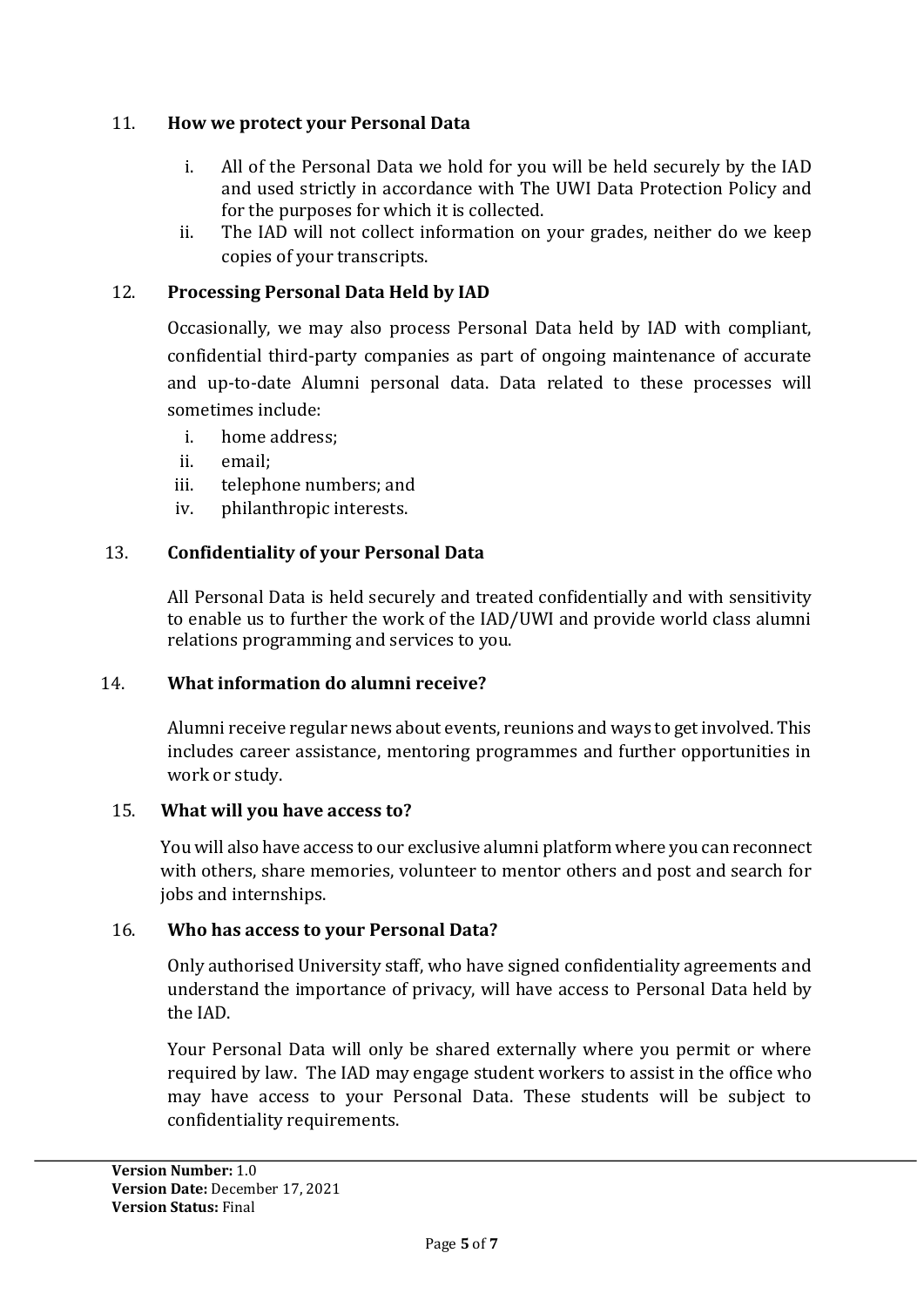# 17. **Right of access to your data**

You have the right to ask for a copy of all the information we hold about you and to have any inaccuracies in your information corrected. If you wish to exercise this right, please contact the IAD Office. Your request will be passed on to the DPO. We will request proper identification before your data will be released.

## 18. **Right of Erasure**

You have the right to request the erasure of your Personal Data at any time. You may do so by contacting the IAD who will pass on your request to the Data Protection Officer (DPO). The UWI may, in certain circumstances, be unable to accede to your request for erasure in instances where your Personal Data is required for us to retain our charitable status, or for you to receive your tax incentives or deductibles, or where the law requires that we must retain the Personal Data.

If you would like to opt-out of our retaining your Personal Data, receiving telephone fundraising calls, please email us at [iad@alumni.uwi.edu](mailto:iad@alumni.uwi.edu) or [dpo@uwi.edu.](mailto:dpo@uwimona.edu) Please note that the erasure of your Personal Data from the IAD database does not affect the retention of your Personal Data anywhere else in the University or its subsidiaries.

## 19. **Your Choices**

You can choose the types of activities and information you would like to receive from the IAD. This is known as your contact preferences. You can change your marketing and contact preferences any time by contacting us at [iad@alumni.uwi.edu.](mailto:dpo@uwimona.edu)

# 20. **Uploading your Personal Data to alumni technology platforms**

In some cases, you may be asked to agree to your Personal Data being uploaded to Alumni technology platforms such as *Graduway where a campus or a Chapter uses such platforms.* Relationships with *Graduway* and other such platforms are subject to the agreement between *them* and The UWI. It is our commitment to you that your Personal Data, on any Alumni technology platform, will be used for the intended purposes only and will be subject to the same rigours as this statement and The UWI Data Protection Policy.

## 21. **Why and how we use your information**

## 21.1 **Why?**

- i. to keep you up to date with news and progress regarding the University;
- ii. to promote alumni and friends' engagement activities and events.

With your consent, we may use your details for the purposes of fundraising for attracting prospecting donors;